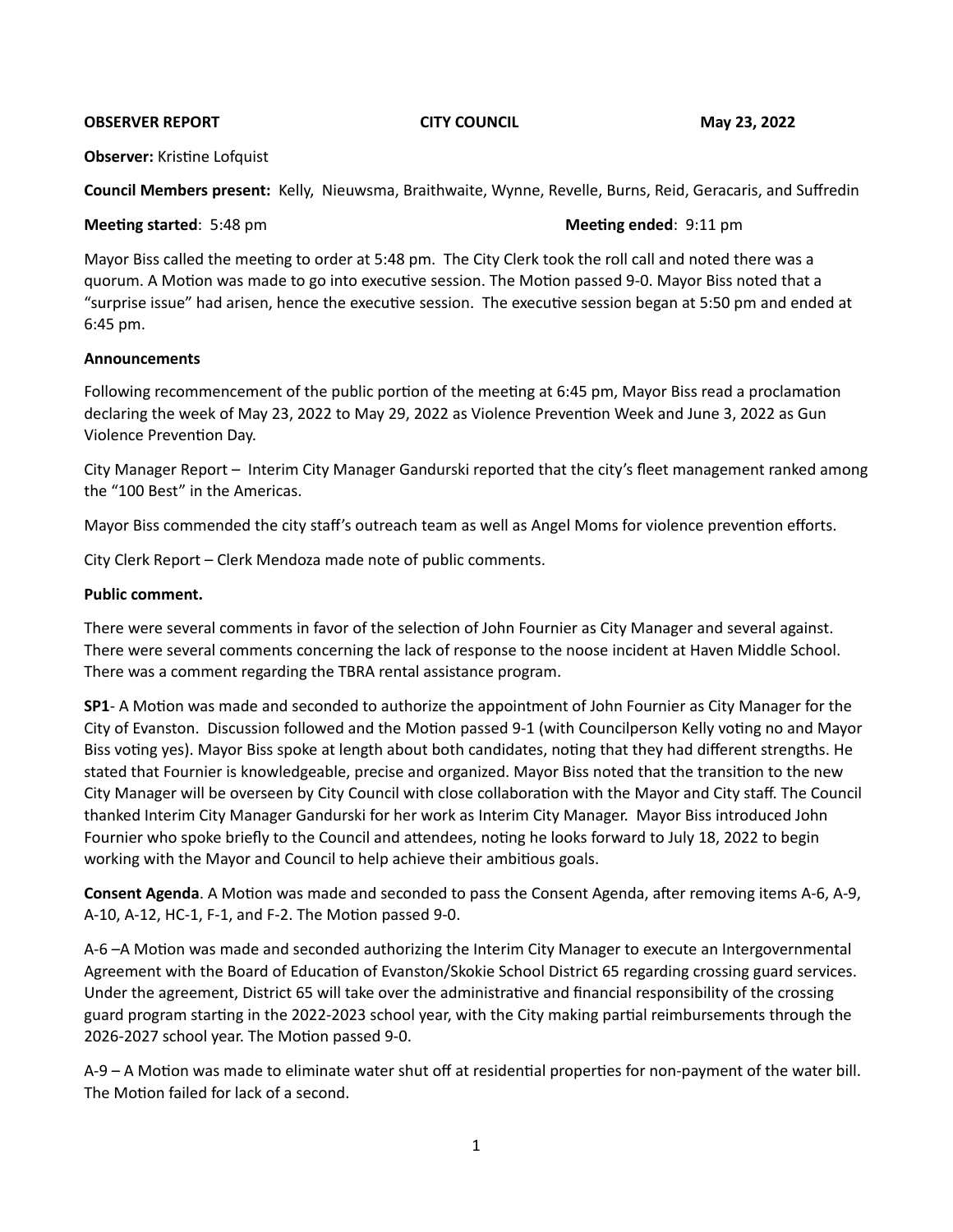A-10 - A Motion was made and seconded to adopt an ordinance excluding the presence of cannabinoids in the City's pre-employment drug screening program. In response to a question from Councilmember Braithwaite, Counsel Cummings noted that testing of large vehicle operators is regulated by the FTC and that Illinois state law requires public safety worker drug screenings to be part of the collective bargaining process. Interim City Manager Gandurski noted that there is a distinction between safety and non-safety positions and that non-safety positions that are test positive are reviewed on a case-by-cases basis, and that the City of Chicago uses similar process. The Motion passed 9-0.

A12 – A Motion was made and seconded to adopt an ordinance allowing for a \$5 increase in the City Wheel Tax, with the additional revenue funding the Climate Action Resilience Plan (CARP) budget line item. The amended ordinance allows one citation for non-payment of the Wheel Tax, per license plate, to be waived if the registered owner becomes compliant and purchases the Wheel Tax within 7 days of receiving a citation for non-compliance. In addition, the proposed Ordinance eliminates the late fee if the citation is not paid within ten (10) days. The Motion passed 5-4 with Councilpersons Kelly, Braithwaite, Suffredin and Wynne voting no.

Councilperson Kelly then made a Motion to re-open Item A-9 to eliminate water shut-offs. Councilmember Reid asked Mr. Stonebeck for the average late bill amount and Councilmember Nieuwsma noted that the average was in the minutes of APW. Mr. Reid asked if there were other communities that did not shut off water for late payment and Mr. Stonebeck noted he was aware of only one community (Chicago) that does not shut off water for late payment. Councilmember Reid made a Motion to call the question, which was seconded by Councilmember Wynne. The Motion to call the question passed 9-0. A roll call vote was then taken on the ordinance. The Motion failed 5-4 with Councilmembers Reid, Geracaris, Kelly and Burns voting in favor.

HC1 -A Motion was made and seconded to approve \$200,000 of HOME Investment Partnerships Funding for the Tenant-Based Rental Assistance Program for a new cohort of families in the program, which is administered by Connections for the Homeless. It was noted that the TBRA program serves families with children in schools so that children who experience homelessness do not fall off school rolls. Councilmember Kelly discussed the issue raised by Ms. Paden during public comment and Interim City Manager noted that they will meet with Ms. Payden again to review the underlying concerns, but noted that this program and the other concern are two separate issues. The Motion passed 9-0.

F1 - A Motion was made and seconded to authorize the City Manager to increase the total fiscal year 2021 budget by \$11,554,473,from \$296,146,105 to a new total of \$307,700,578, as recommended by the Finance and Budget Committee. The Motion passed 8-0 (Suffredin had left the meeting).

F2- Ms. Gandurski asked Mr. Desai to give an update on the financials as of March 31, 2022. He noted that the budget looks good mainly due to receipt of the first installment of property taxes and that he will have a better idea after the second quarter.

# Call of the wards.

Councilmember Revelle had no report

Councilmember Reid noted there will be a ward meeting on Thursday at 6 pm via Zoom and that there will be a discussion of ranked voting.

Councilmember Geracaris noted the next ward meeting will be on the first Thursday of the month. He weighed in on the noose incident at Haven Middle School and stressed that disturbing acts of violence should not be minimized and that those who were responsible should be held accountable. He also noted that there will be